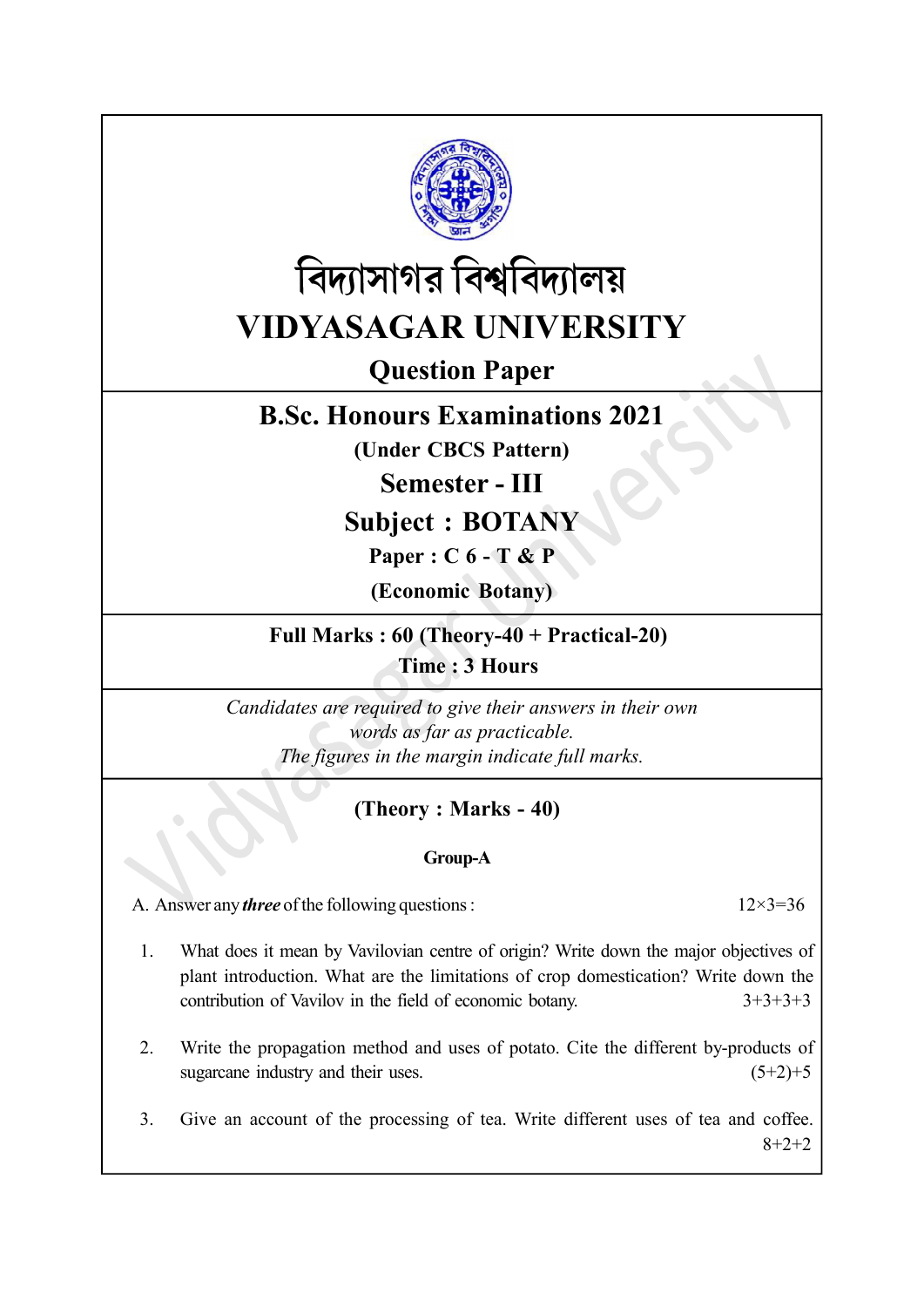| 4.                                                    | Briefly describe the morphology, cultivation and management process of wheat.<br>$2+7+3$                                          |                |  |  |
|-------------------------------------------------------|-----------------------------------------------------------------------------------------------------------------------------------|----------------|--|--|
| 5.                                                    | Write the botanical name, family, part used and economic importance of two edible<br>oil yielding and two fiber obtaining plants. | $4\times3$     |  |  |
| 6.                                                    | What is para-rubber? Describe its trapping, processing and uses.<br>$2+2+6+2$                                                     |                |  |  |
| <b>Group-B</b>                                        |                                                                                                                                   |                |  |  |
| B. Answer any <i>two</i> of the following questions : |                                                                                                                                   |                |  |  |
| 1.                                                    | Write economic importance of Pine.                                                                                                |                |  |  |
| 2.                                                    | Name two essential oil yielding plants. Write their uses,                                                                         | $\overline{2}$ |  |  |
| 3.                                                    | Why legumes are important to man and ecosystem?                                                                                   | 2              |  |  |
| 4.                                                    | Name the plant used as a source of digoxin. Mention its therapeutic uses.                                                         |                |  |  |

### (Practical) Paper - C 6 P (Economic Botany) Marks : 20

#### Group-A

A. Answer any **one** of the followng questions :  $15 \times 1 = 15$ 

- 1. Describe with the habit sketches and the anatomical features of L.S. of rice grain with suitable labelled diagram. 8+7
- 2. Draw the habit sketch of coffee beans and describe the morphological characters. 7+8
- 3. Describe the habit sketches and anatomical features revealed in sectional view of clove with suitable labelled diagram. 15